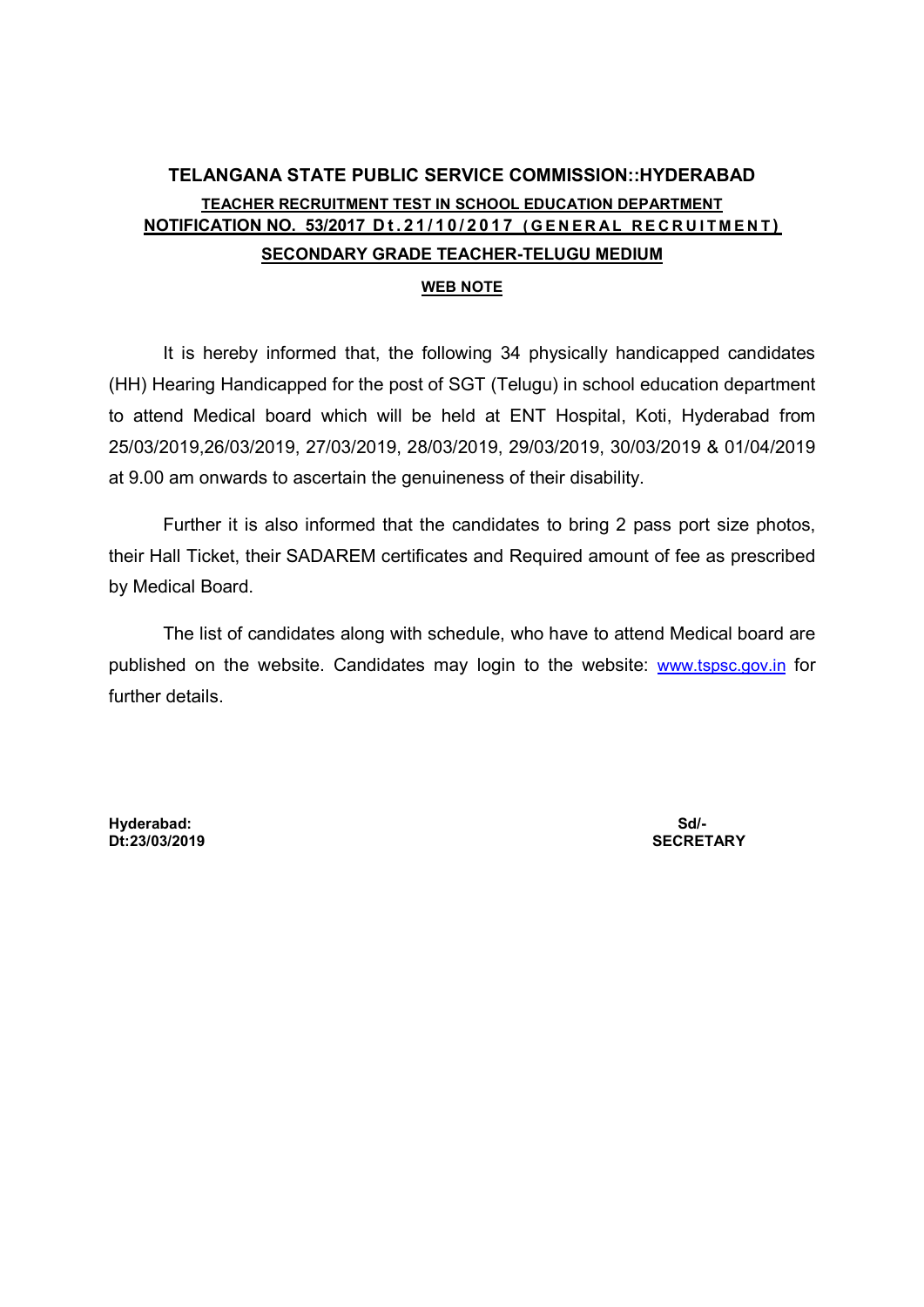| SGT - TELUGU (53/2017) - LIST OF H.H. CANDIDATES<br>DATE:25/03/2019 |              |            |                                  |
|---------------------------------------------------------------------|--------------|------------|----------------------------------|
| sno                                                                 | tspsc_id     | htno       | <b>Candidate name</b>            |
| 1                                                                   | TS1200751142 |            | 1753104528   N PRIYANKA          |
| 2                                                                   | TS1300490964 |            | 1753104552   PATHLAVATH NEELAMMA |
| 3                                                                   | TS2300927598 |            | 1753104622 RAVI SHANKER          |
| 4                                                                   | TS1100763185 | 1753105750 | A RADHA                          |
| 5                                                                   | TS1100376121 |            | 1753108640   HEMALATHA CH        |

| SGT - TELUGU (53/2017) - LIST OF H.H. CANDIDATES<br>DATE:26/03/2019 |              |            |                                       |
|---------------------------------------------------------------------|--------------|------------|---------------------------------------|
| sno                                                                 | tspsc_id     | htno       | <b>Candidate name</b>                 |
| 1                                                                   | TS1200330328 |            | 1753117323 KALPANA CHETTIMONI         |
| $\overline{2}$                                                      | TS2200647130 |            | 1753124119 IMYANA SAI KUMAR           |
| 3                                                                   | TS2100428703 | 1753124121 | <b>IKUMBHAM THIRUPATHI</b>            |
| 4                                                                   | TS2100552534 |            | 1753127448 AMMEREDDY BHUPAL REDDY     |
| 5                                                                   | TS2100590132 |            | 1753127488   VISARAPU SUJITKUMARREDDY |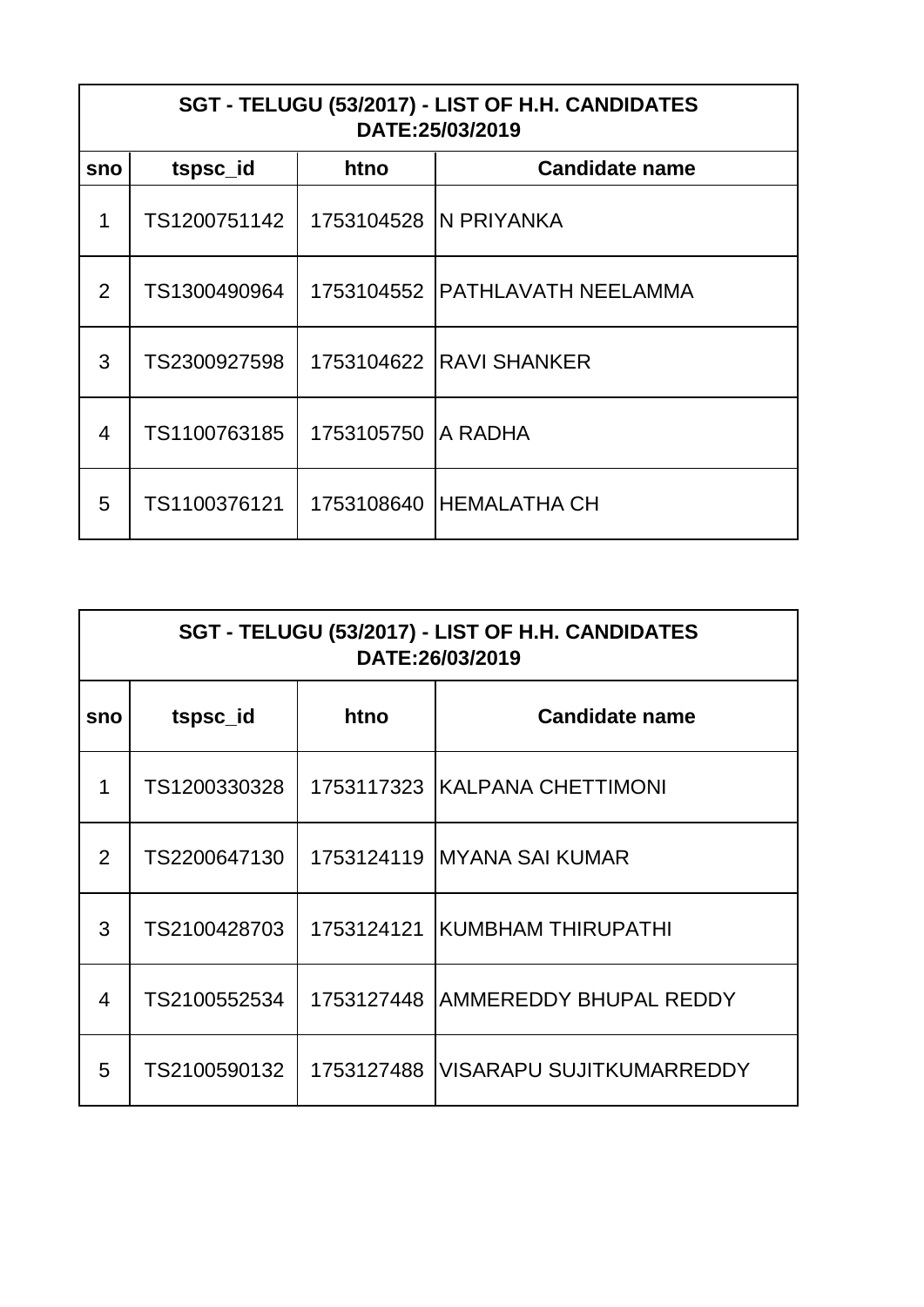| SGT - TELUGU (53/2017) - LIST OF H.H. CANDIDATES<br>DATE:27/03/2019 |              |                     |                                        |
|---------------------------------------------------------------------|--------------|---------------------|----------------------------------------|
| sno                                                                 | tspsc_id     | htno                | <b>Candidate name</b>                  |
| 1                                                                   | TS2300253009 |                     | 1753127529 IPAGADALA VENKANNA          |
| $\overline{2}$                                                      | TS1300732085 |                     | 1753148636   MUPPURI KEERTHICHAITHANYA |
| 3                                                                   | TS1200744530 |                     | 1753149040 ID NAVANEETHA               |
| 4                                                                   | TS2300679762 |                     | 1753149054   N KURUMAIAH               |
| 5                                                                   | TS2200973362 | 1753150809 IN ANAND |                                        |

| SGT - TELUGU (53/2017) - LIST OF H.H. CANDIDATES<br>DATE:28/03/2019 |              |                        |                              |
|---------------------------------------------------------------------|--------------|------------------------|------------------------------|
| sno                                                                 | tspsc_id     | htno                   | <b>Candidate name</b>        |
| 1                                                                   | TS1200767997 | 1753150878 Y SINDU     |                              |
| $\overline{2}$                                                      | TS1200737504 |                        | 1753156074 KOTAGIRI NISHITHA |
| 3                                                                   | TS2300718079 |                        | 1753104534   V DAMODHER      |
| 4                                                                   | TS1100432280 |                        | 1753104636   P PRASHANTHI    |
| 5                                                                   | TS1100599892 | 1753105767   VISHALA K |                              |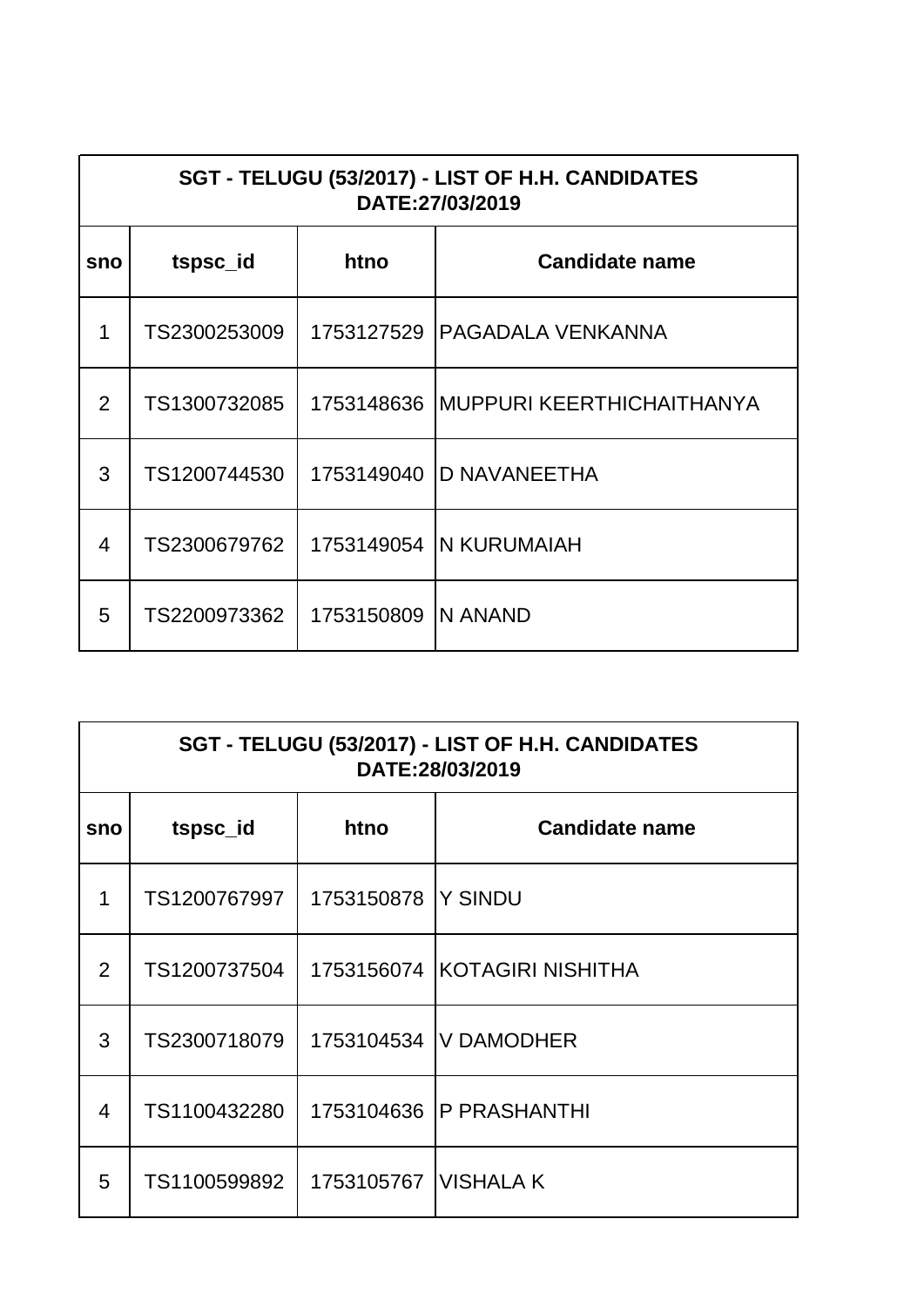| SGT - TELUGU (53/2017) - LIST OF H.H. CANDIDATES<br>DATE:29/03/2019 |              |                       |                             |
|---------------------------------------------------------------------|--------------|-----------------------|-----------------------------|
| sno                                                                 | tspsc_id     | htno                  | <b>Candidate name</b>       |
| 1                                                                   | TS1300777205 |                       | 1753108580 BEGARI SREELATHA |
| $\overline{2}$                                                      | TS2301380556 |                       | 1753108586 RAJENDAR BEGARI  |
| 3                                                                   | TS2400385903 | 1753108711   N LAXMAN |                             |
| 4                                                                   | TS2101393953 |                       | 1753116914 K SREEKANTHREDDY |
| 5                                                                   | TS1100382090 | 1753116915 IS RANI    |                             |

| SGT - TELUGU (53/2017) - LIST OF H.H. CANDIDATES<br>DATE:30/03/2019 |              |                      |                              |
|---------------------------------------------------------------------|--------------|----------------------|------------------------------|
| sno                                                                 | tspsc_id     | htno                 | <b>Candidate name</b>        |
| 1                                                                   | TS1200766303 | 1753116926           | POLEPALLY LAXMINARSAMMA      |
| 2                                                                   | TS1200770353 |                      | 1753137363 SHOBA RANI S      |
| 3                                                                   | TS1200532050 | 1753148564 B THULASI |                              |
| 4                                                                   | TS2201226445 |                      | 1753148592 GUJJARI AJAYKUMAR |
| 5                                                                   | TS1300776982 |                      | 1753149050   M JHANSI RANI   |